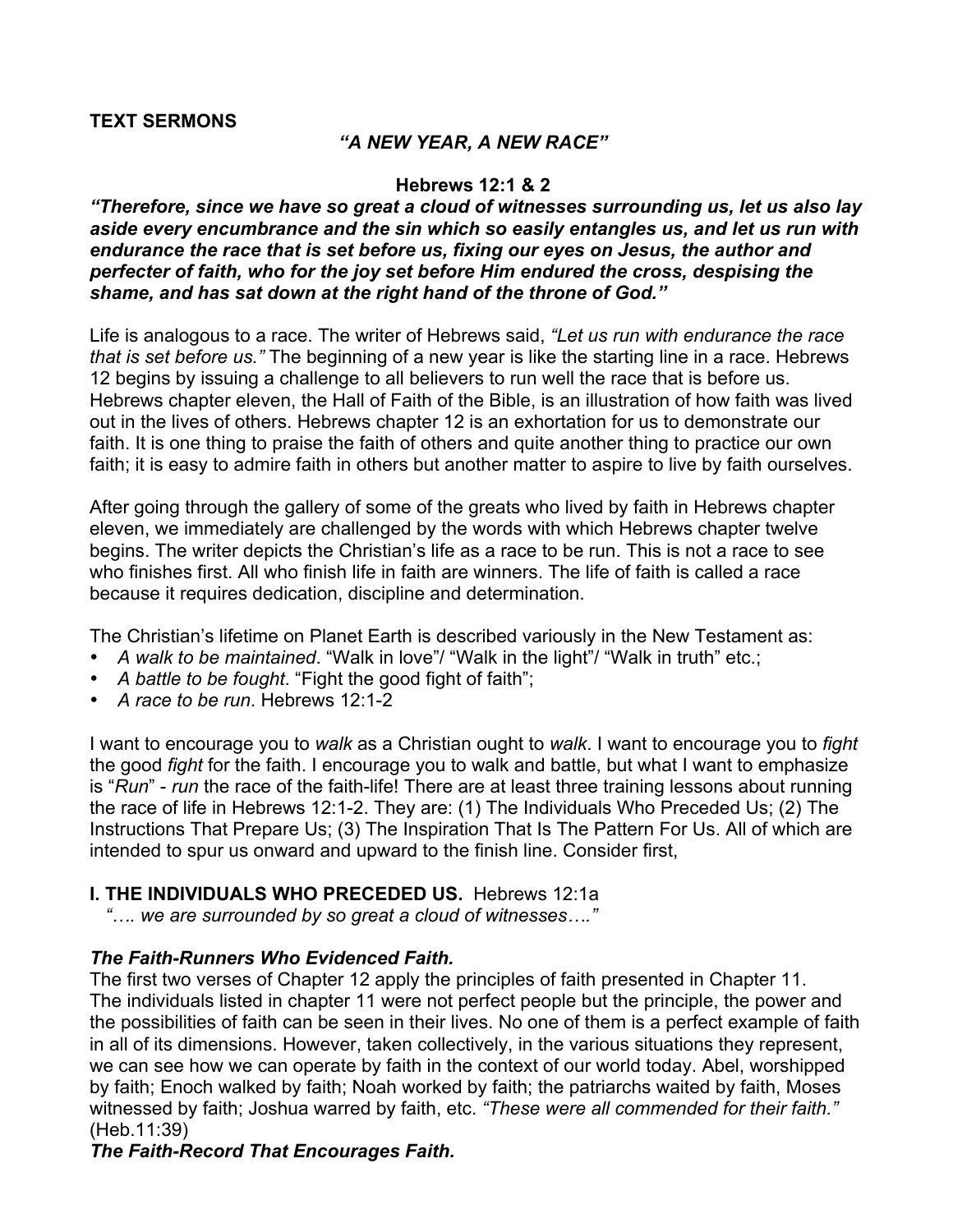The persons mentioned in Hebrews chapter 11 are listed there to encourage us by the testimonies that the Holy Spirit caused to be written. The persons in chapter 11 are witnesses, not spectators! They are not peering down through the clouds of heaven watching us! They are not witnesses *of* us, they are witnesses *to* us! The testimony of their lives in chapter 11 is witnessing to us that we can run the race before us; that all believer's can finish the race, all believer's can live by faith and that through faith we too can accomplish great things for God. All the heroes of faith mentioned in Hebrews eleven, and all others who have lived by faith, witness to us of the power of faith.

These witnesses testify to us of several things:

- (1) Living by faith is not a life of ease.
- (2) Living by faith can impact the world around us.
- (3) Living by faith gives purpose to life.
- (4) Living by faith assures us of a better future than the alternative of faithless living.
- (5) Living by faith brings God's approval: *"For by it the men of old gained approval."* (Heb.11:2)

Chapter 12 begins with these words: *"Therefore ….. let us….* ." That is, "They lived by faith – let us live by faith!

# **II. THE INSTRUCTIONS THAT PREPARE US.** Hebrews 12:1

 *"…. let us also lay aside every encumbrance and the sin which so easily entangles us, and let us run with endurance the race that is set before us…."*

It must be emphasized that the Christian runner pictured here is not running to gain heaven. In fact, one must be saved in order to qualify for this holy activity. Paul is speaking of the race of sanctification in which we demonstrate, in our running, a holy life, thereby giving testimony to the watching world and the waiting Savior Who has victor's crowns to award faithful runners.

A runner must prepare for the race ahead. He must prepare physically and mentally for each race. The Christian runner in life's race must be prepared in soul, spirit, mind and body. It is not enough to want to run the race of life. We can't run as we want, when, where and how we want. After all, life's race is God's idea and to gain God's approval we must run it His way.

The words in verse one contain three areas of our lives that must be disciplined if we are to run the race of life as God desires us to run it. Therefore, our preparation must include the following:

# **A.** *Encumbrances Must Be Cast Aside* - "*lay aside every encumbrance"*

The figure drawn for us in this statement is that of a long distance runner who removes all unnecessary baggage that may slow him down. The runner must not allow anything to hinder his running. These "encumbrances" may be lawful but for a runner may prove to be lethal. There are things upon which we waste our time and energies which in themselves are not necessarily wrong, yet they keep us from focusing upon the more important things.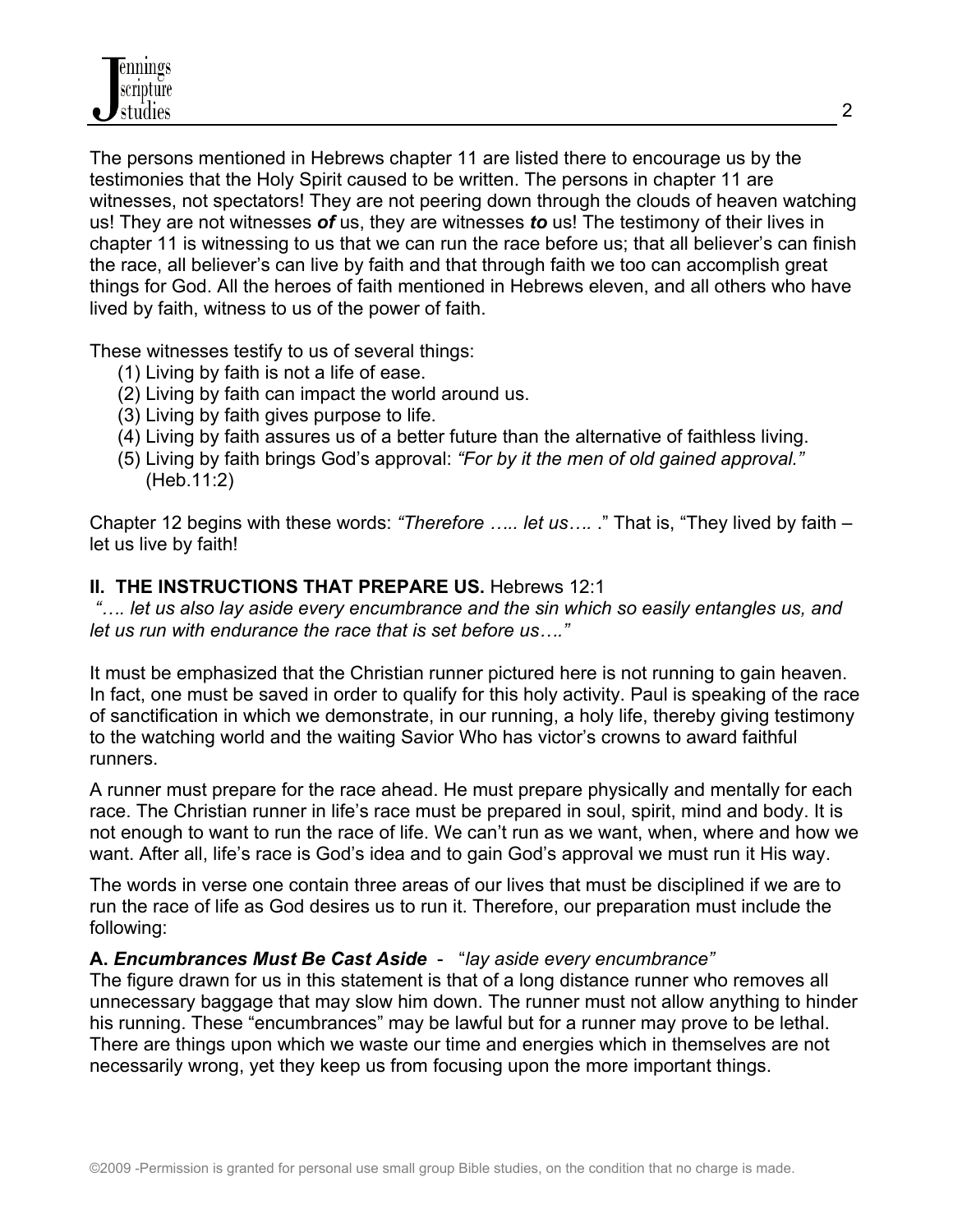When in training the runner may carry extra weights to help build up stamina. However, when the day of the race comes, they are cast aside. There may be legitimate "weights" in the Christian's life that are hindrances, not helps. They must be cast aside.

**B.** *Entanglements Must Be Confessed* - "*the sin which so easily entangles us"* The Christian runner must not get tangled up in sin. The entangling sin or sins must be confessed. If we would run well, we must run light. We must shed the baggage of sin! *The Message* states it this way*: "*Strip down, start running—and never quit! No extra spiritual fat, no parasitic sins."

If your Christian life is a "drag" get rid of the encumbrances and entanglements that are slowing you down!

# **C.** *Endurance Must Be Cultivated* - "…..*and let us run with endurance the race that is set before us…."*

The secret to running life's race triumphantly is endurance. The one who endures the various vicissitudes of life is the one who is victorious. The motto of the endurance runner is this: "If the situation cannot be cured, it must be endured." To keep pressing onward and ever upward when the track we tread is treacherous, when detractors are cruel and attractions allure, requires an endurance born of faith.

The race of life is to be run, not in stops and starts, not in spurts and sprints but with consistent endurance. Endurance involves patience, perseverance and persistence. This race is not to the swift but to the steadfast. It is not a dash but a marathon. The aim is not to finish well ahead of others but to finish well! To be able to say when crossing the finish line, *"I have finished the race, I have kept the faith."* (II Timothy 4:7)That is to endure to the end. And, said Jesus, *"He who endures to the end shall be saved."* (Matthew 24:13)

Do you know how long a believer has to run the race? We run until God retires us! It is not a relay race, where we hand off a baton to another runner and stand on the sidelines. It is not a series of different races. It is one race that we are continually running for our entire lifetime on earth. How do we endure such a race? We can and will endure because our Lord and Savior has showed us how!

# **III. THE INSPIRATION THAT IS THE PATTERN FOR US.** Hebrews 12:2

*"…. fixing our eyes on Jesus, the author and perfecter of faith, who for the joy set before Him endured the cross, despising the shame, and has sat down at the right hand of the throne of God."*

# *The Forerunner Who Is Our Model* – "*the author and perfecter of faith"*

Athletes are famous for modeling themselves after someone who has previously excelled in their particular area of endeavor. Large sums of money are spent by the aspiring athlete to pay a champion to mentor them.

The race in which the Christian has entered is not a sport. However, we have the Mentor of Mentors, "*the author and perfecter of faith,"* Who has gone before us and is the Ultimate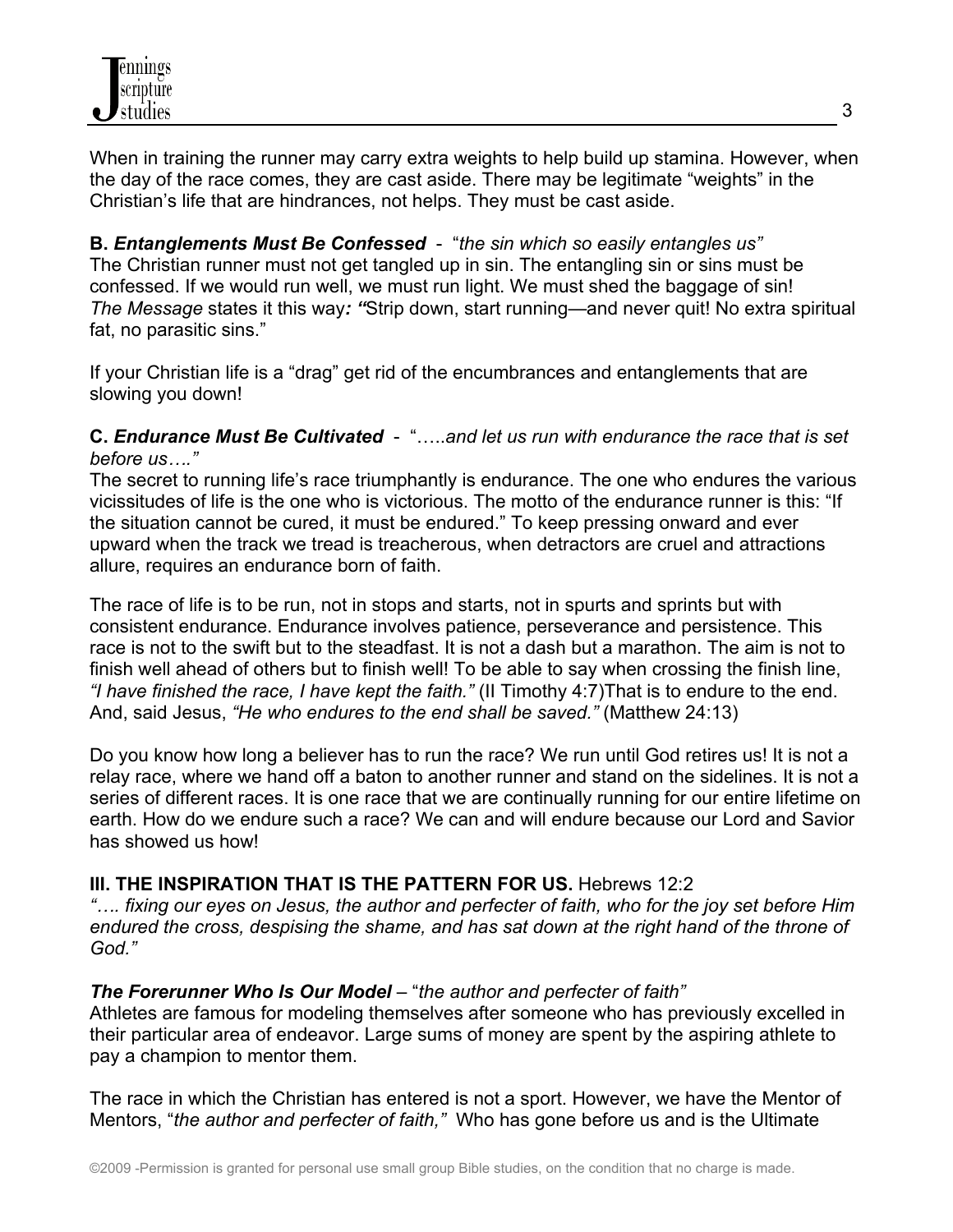Inspiration for us, the Lord Jesus Christ! He "*endured the cross, despising the shame, and has sat down at the right hand of the throne of God."*

He endured more than we will ever have to endure and we are told to *"consider Him who has endured such hostility by sinners against Himself, so that you will not grow weary and lose heart." (*Heb.12:3)

*The Focus We That Must Maintain* – "*"…. fixing our eyes on Jesus….."*

We are to run looking to Jesus - away from sin, away from self, away from failure, away from people, and away from circumstances – to Jesus. He is the One who perfects faith in us. He is the secret of the life of faith. He is *"the author and perfecter of our faith."* He will never change, He will never fail.

Too many Christians spend time in vain regrets over past failures or in measuring themselves by looking at other people's progress. How important it is to fix our eyes on the eternal goal set before us and to see no man, but Jesus only. The more we are attracted to Christ, the less we'll be distracted by the crowd!

Roger Bannister was the first man to run a mile in 4 minutes. Three months later, John Landy beat his record by 1.4 seconds. Finally the two men met for an historic race. As they went into the final lap Landy was ahead. He was haunted by the question, "Where is Bannister?" As Landy neared the finish line he could not resist the temptation to look over his shoulder and the instant he did, Roger Bannister passed him on the opposite side to win the race. Afterward Landy was interviewed by Time Magazine reporter and he said in that interview, "I made the mistake of looking back. If I had not looked back I would have won the race."

Keep your eyes on Jesus! Look back and you will be defeated; look at yourself and you will doubt; look around at circumstances and you will be discouraged; look at the crowd and you will be deceived; look to Jesus and you will be declared "Winner!" at the end of life's race.

Eugene Peterson, in his *The Message,* translates Hebrews 12:2 as follows: *"Keep your eyes on Jesus, who both began and finished this race we're in. Study how he did it. Because he never lost sight of where he was headed—that exhilarating finish in and with God—he could put up with anything along the way: Cross, shame, whatever. And now he's there, in the place of honor, right alongside God."* What a Pattern! What an inspiration!

# *Summation*

From biblical history we have the record of many individuals who have successfully completed the race of life; we have ample instructions for us to run faithfully and we have the perfect Pattern in the Person of the Lord Jesus to inspire us to victory.

In the Olympics we often hear it said, "Go for the gold!" In the Christian's race of life, there is something better than gold awaiting us. The apostle Paul, who also was a runner, and speaks of the reward at the end of the race in these words: *" Do you not know that in a race all the runners run, but only one gets the prize? Run in such a way as to get the prize. Everyone who competes in the games goes into strict training. They do it to get a crown that*